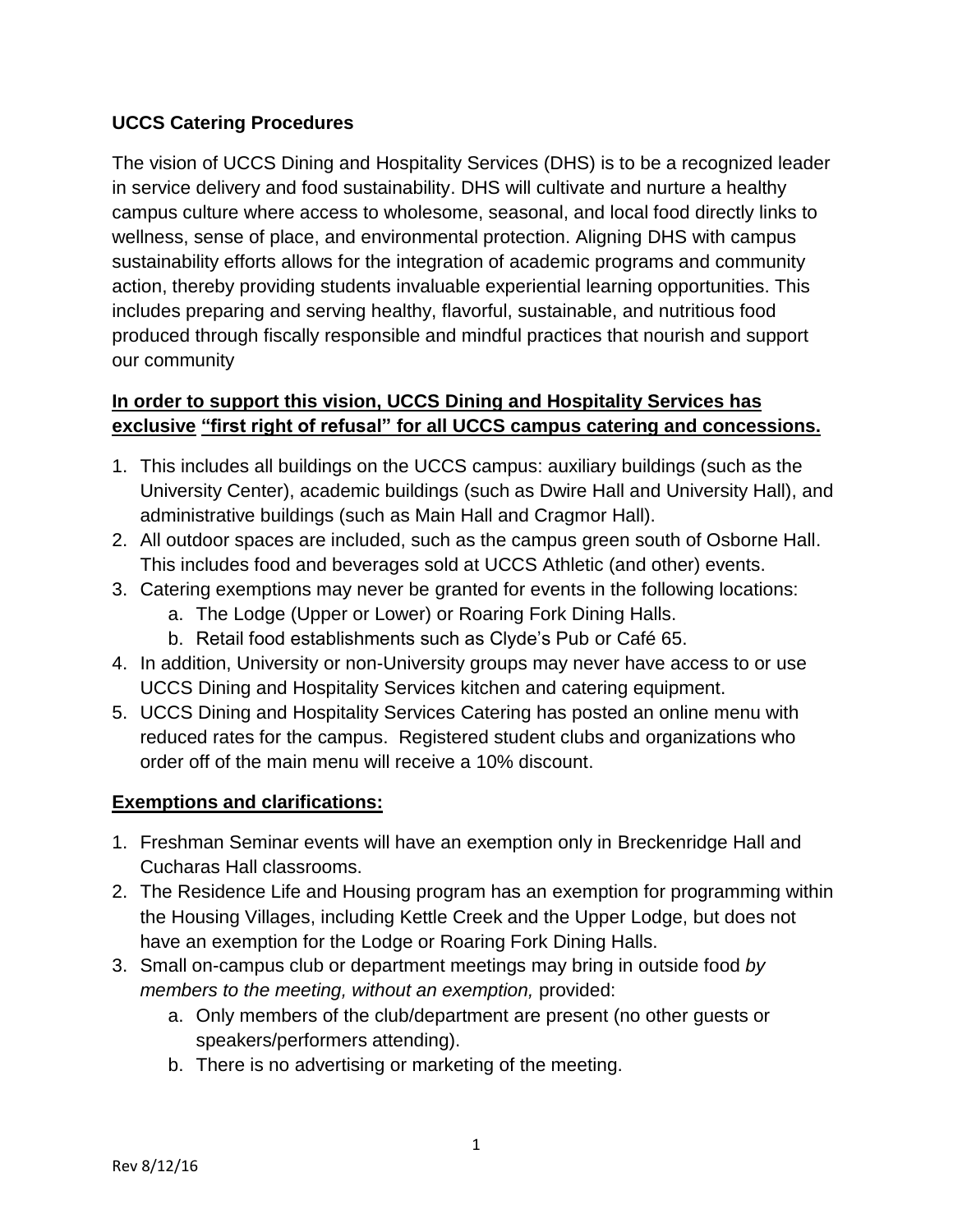- c. Food is not going to spoil from sitting out (is pre-packaged, or basic such as chips/salsa, donuts, etc).
- d. UCCS Catering will only provide plates/cups/utensils for these situations for a charge.
- 4. Department and Student Club Potlucks
	- a. Are permitted within the department's own space or the Student Life office. Groups may not use meeting space in the University Center, Lodge, or Breckenridge rooms for this purpose.
	- b. The event is not advertised or marketed.
	- c. UCCS Catering will only provide plates/cups/utensils for these situations for a charge.
- 5. "BrownBag" Meetings
	- a. Are allowed provided everyone is bringing food for only themselves.
- 6. Tabling
	- a. Pre-packaged commercially produced food is allowable for sale or give-away. If sold, advance approval from the Bookstore is required and sales tax must be collected and reported to the Bookstore.
	- b. No homemade food may be sold or given away (bake sales).
	- c. Anything other than pre-packaged food must be coordinated with UCCS Dining and Hospitality Services in advance (e.g. Pancake Breakfast)
	- d. Off-campus vendors/external clients may not sell any food or concessions.
- 7. Donated Catering from DHS
	- a. Club and organizations donation request process:
		- i. Fill out the donation request form in Mountain Lion Connect
		- ii. Maximum \$200 per fiscal year
		- iii. DHS will make decisions on how to allocate funding.
		- iv. The event must be primarily focused to be for UCCS students in order to qualify for a donation.
		- v. Joel Bagley, Associate Director of Business Operations in DHS, will communicate the decision.
	- b. Department donation request process:
		- i. Please fill out the donation form on the catering website and send to Joel Bagley, Associate Director of Business Operations in DHS (jbagley@uccs.edu).

# 8. Exemptions

- a. Exemptions for donated food from off campus vendors:
	- i. Departments/Clubs may receive food donated from off-campus vendors provided:
		- 1. 100 percent of the cost is covered, and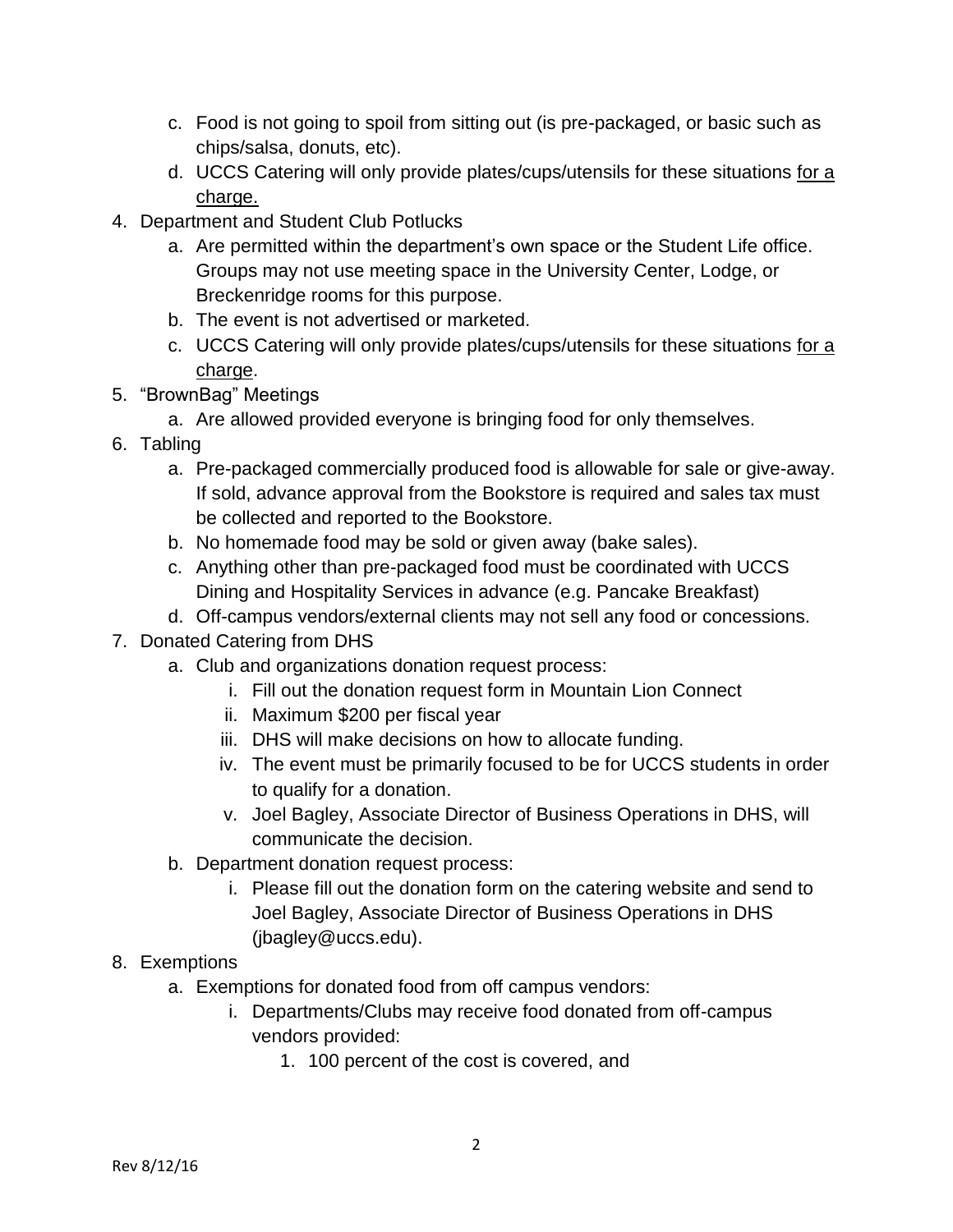- 2. The department/club has a documented plan for food safety, and
- 3. The event is not held in an otherwise restricted space, and
- 4. UCCS Dining and Hospitality Services is not expected to provide equipment or service items, and
- 5. A Certificate of Insurance is required from all off-campus vendors preparing food on campus for an event two weeks prior to the event.
- ii. Departments must submit the exemption request form to Chad Garland – Director University Center and Conference Services via email [\(cgarland@uccs.edu\)](mailto:cgarland@uccs.edu) at least two weeks in advance.
- iii. Clubs must submit the exemption request form through Mountain Lion Connect.
- iv. If the exemption is granted the sponsoring University department or organization must agree to the following terms:
	- 1. All food remains at the appropriate hot or cold temperature throughout the event; and
	- 2. All waste must be cleaned up and disposed of after the event (including removing all waste to external trash dispensers); and
	- 3. All disposable serving items will be of a compostable nature. Styrofoam and plastic cups/utensils are prohibited; and
	- 4. That any use of an open flame to heat dishes requires preapproval from the campus Fire Marshall; and
	- 5. Parking for outside vendors is not provided and guest parking procedures will need to be followed; and
	- 6. All vendors providing food have submitted liability insurance per University policy, etc.; and
	- 7. Outside vendors are not permitted to use DHS kitchens.
- b. Exemptions for food purchased from an off campus vendor
	- i. Departments/Clubs may request an exemption to purchase food from off campus vendors provided:
		- 1. The event is not being held in the following spaces: University Center, Upper/Lower Lodge, Roaring Fork, Gallogly, Library Apse, Heller Center, West Lawn, Daniels K-12, Dwire 204. No exemptions will be granted in these spaces.
		- 2. The order is under \$75 and the event is outside the spaces listed above.
		- 3. If the order is over \$75 and the event is outside the spaces listed above, an exemption will only be granted if DHS cannot accommodate the order.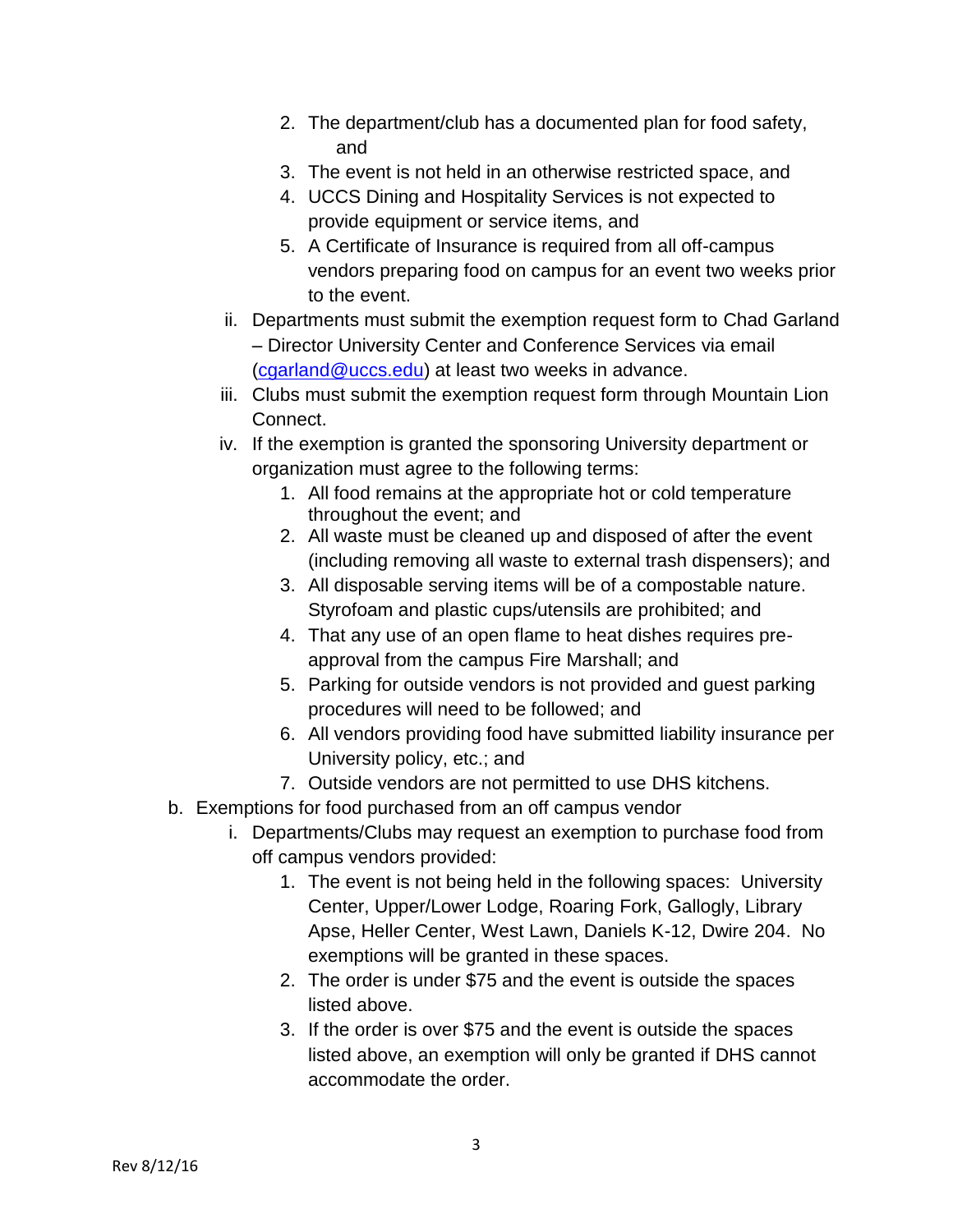- ii. Departments must submit the exemption request form to Chad Garland – Director University Center and Conference Services via email [\(cgarland@uccs.edu\)](mailto:cgarland@uccs.edu) at least two weeks in advance.
- iii. Clubs must submit the exemption request form through Mountain Lion Connect.
- iv. If the exemption is granted the sponsoring University department or organization must agree to the following terms:
	- 1. All food remains at the appropriate hot or cold temperature throughout the event; and
	- 2. All waste must be cleaned up and disposed of after the event (including removing all waste to external trash dispensers); and
	- 3. All disposable serving items will be of a compostable nature. Styrofoam and plastic cups/utensils are prohibited; and
	- 4. That any use of an open flame to heat dishes requires preapproval from the campus Fire Marshall; and
	- 5. Parking for outside vendors is not provided and guest parking procedures will need to be followed; and
	- 6. All vendors providing food have submitted liability insurance per University policy, etc.; and
	- 7. Outside vendors are not permitted to use DHS kitchens.

# **Weddings:**

Wedding clients are permitted to use their own vendor for their wedding cake only.

## **Linens and Decorations:**

As a standard, UCCS Catering provides tablecloths for all food and beverage tables. Linens for guest tables are included with full-service plated meals. Linens are not provided standard for guest tables at receptions, continental breakfast, breaks, boxed lunches, registration tables, head tables and any additional tables. They can be added for an additional charge. If you order catering from the Catering on a Budget Menu, linens will not be provided.

Centerpieces, chair covers, and floral arrangements can also be added for an additional charge. All personal decorative items must be taken down immediately following your event. Any floral arrangements you have paid for are yours to keep. Floral arrangements and other décor provided by UCCS Catering are the sole property of UCCS Catering and may not be removed. Please discuss these event enhancements with your event planner.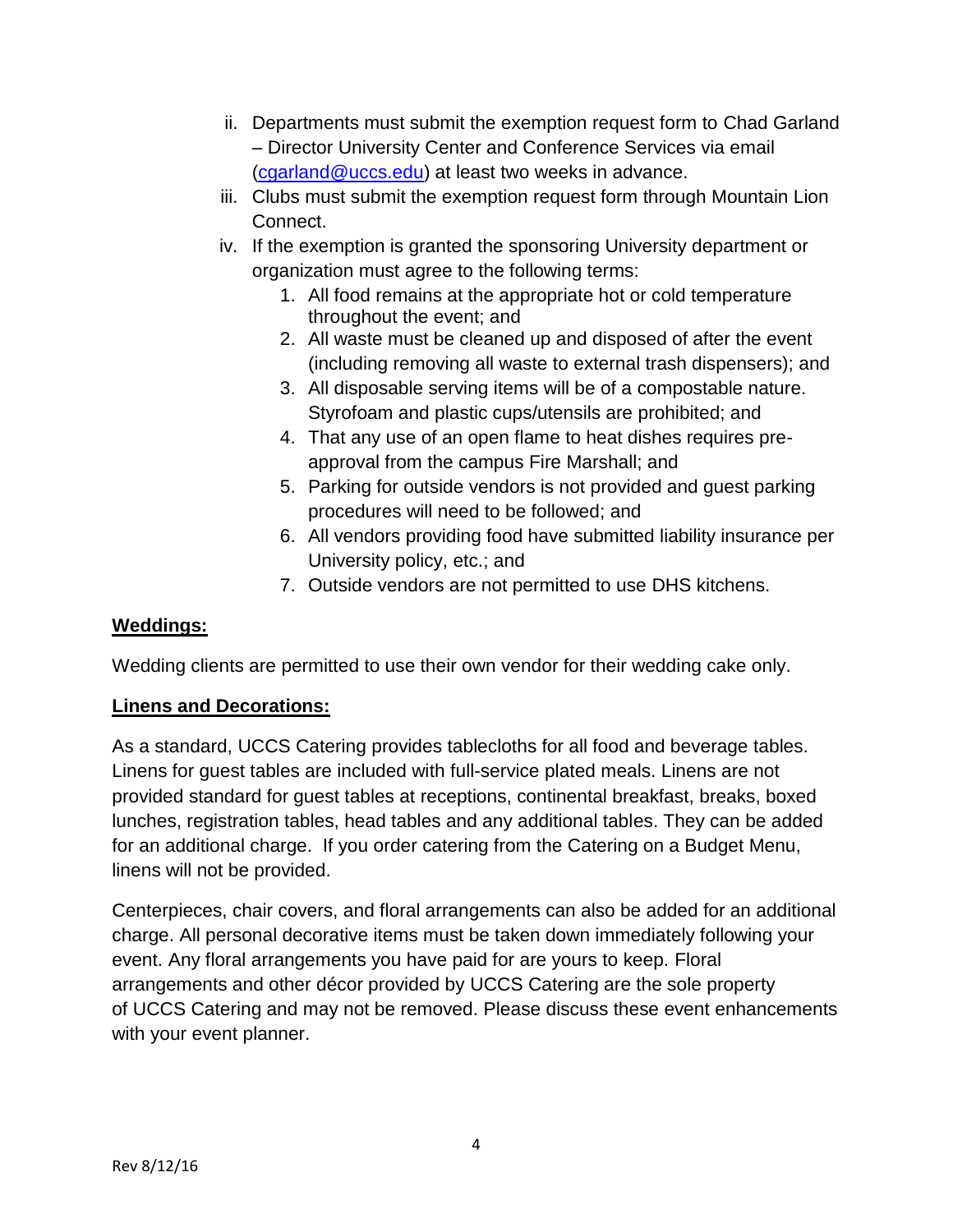# **Service Staff:**

- 1. Continental breakfasts, on-the-go meals and breaks with disposables are priced for self-service. Our staff with deliver your order, set it up and then return at the designated time for clean-up.
- 2. Buffet meals require one attendant for every 25 guests and are included with the per person price. China service with a buffet meal is an additional cost.
- 3. Receptions or events with disposable wares require one attendant for every 75 guests. Receptions or events with china or glassware require one attendant for every 50 guests.
- 4. The cost for attendants is not included in the plated menu prices. Plated meals require a higher level of service and additional attendants. One attendant is required for every 15 guests and fees will be charged accordingly.
- **5.** Meals requiring a higher level of service, such as additional courses, handpassed appetizers, non-pre-set courses, champagne toasts, limited turn-around times for clearing, mid-event table re-arrangement, among others, will incur additional charges. All staffing includes set-up time, two hours of event time and clean-up time. If your event time is longer than two hours, staffing will be an addition \$9 per half hour per attendant.
- 6. We require a bartender when alcohol is served. We require one bartender for every 75 guests for Beer and Wine service, and one for every 50 guests for an Open Full Bar. All bartenders must be provided by UCCS Catering (4 hour minimum includes setup and cleanup).
- 7. For events off campus that do not include a minimum order of \$300 of DHS catered food, the bartender fee is \$150 for the first 4 hours and \$25 for each additional hour, plus a delivery charge of \$75 and related food product charges will also apply.
- 8. If you are having beer and wine donated, there will be an additional charge of \$1.00 per person to provide disposable cups and napkins in addition to the bartender fee. If you would prefer glassware then the full bar glassware fee of \$1.25 will be applied.
- 9. DHS Catering does not add an industry standard service charge to campus affiliated events. We also do not charge gratuity.

# **Dietary Restrictions:**

All dietary concerns and restrictions should be identified and communicated to your UCCS event planner at the beginning of the booking process. UCCS Catering will make every effort to accommodate any dietary restrictions or allergies. The person(s) with restrictions or allergies needs to be responsible to monitor their own situations, and choose the best options available to them.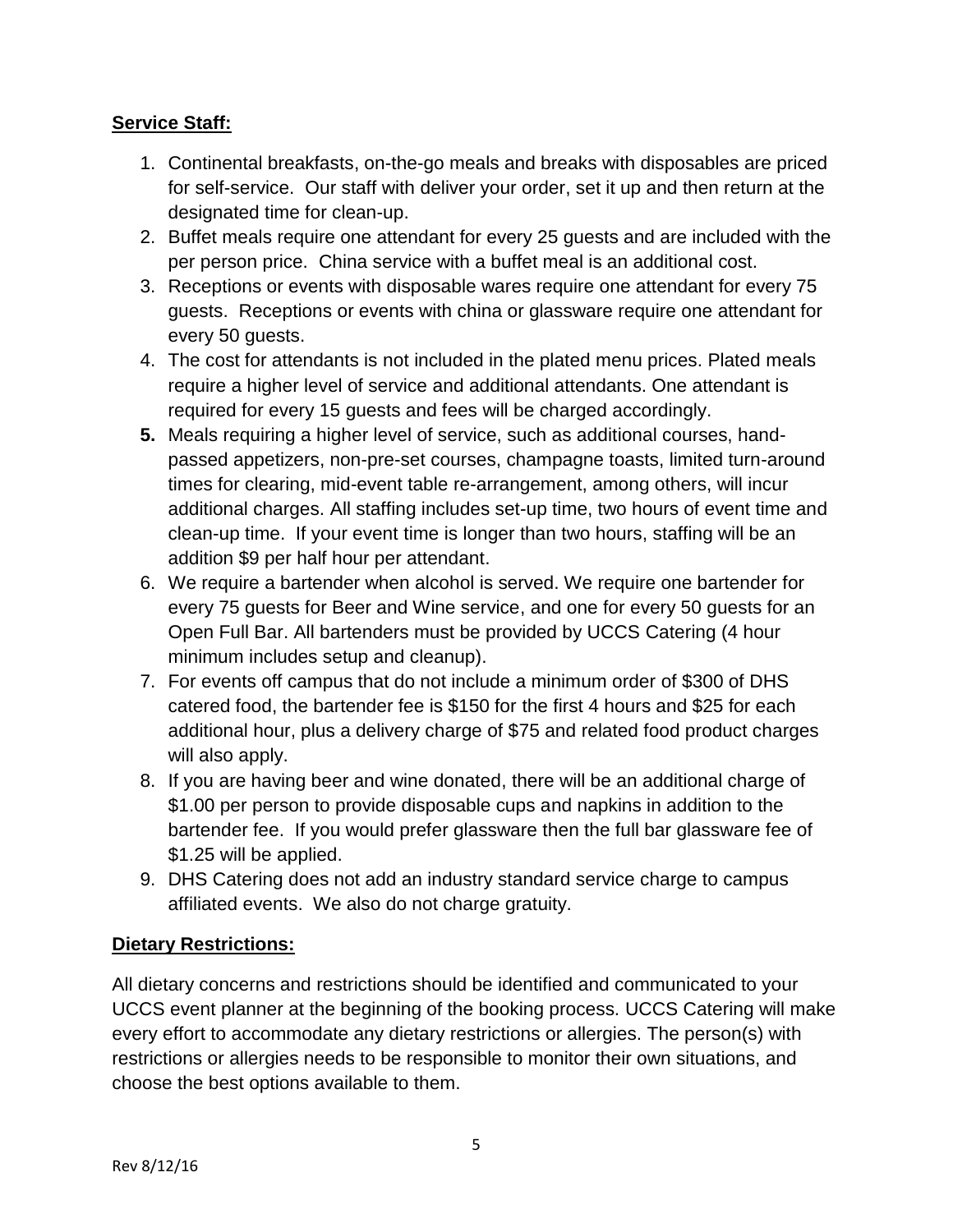# **Alcohol:**

Please refer to UCCS Policy 100-003:

<http://www.uccs.edu/Documents/vcaf/policies/100-003Alcohol2013.pdf>

- 1. Alcoholic Beverage Authorization Form: Must be completed and submitted at least two (2) weeks prior to the event. Alcoholic beverage service will not occur at any event without this form being signed.
- 2. General Information:
	- a. Persons under twenty-one (21) years of age cannot legally possess or consume any alcoholic beverages. The furnishing of alcoholic beverages to underage persons is prohibited.
	- b. Alcohol cannot be consumed or carried in open containers on any University street, parking lot, sidewalk, alley, hallway, public lounge, or any unauthorized public area.
	- c. Alcohol may not be served unless non-alcoholic beverages (in addition to water) and food also are served. Food and non-alcoholic beverages must be available in sufficient quantities.
	- d. When events last two (2) hours or more, service of alcoholic beverages must stop one hour before the close of the event.
	- e. The total amount of time for alcohol service cannot exceed six hours in one day.
	- f. For external/off-campus clients renting space, at least one dedicated UCCS police officer or security guard will be required at all functions where alcohol is served. The licensee will be responsible for paying all costs of this security.
	- g. Service will be refused to obviously intoxicated or belligerent guests or patrons. Failure to comply with University personnel will result in guests being removed from the event and/or ending the event early.
- 3. Service of Alcohol on Licensed Premises: *The University Center, Gallogly Events Center, Dwire Hall 1st and 2nd floors, Art Gallery, and University Center Upper Plaza* are licensed for the sale of alcohol.
	- a. Alcoholic beverages may be sold and served on licensed premises. University or host may charge an entrance or admission fee to the event. Additional room rental charges may be applied.
	- b. Alcoholic beverages must be provided by Dining and Hospitality Services or may be donated by a wholesaler. The wholesaler must provide a zero balance invoice 72 hours prior to the event.
	- c. All alcoholic beverages must be served by trained Dining and Hospitality Services employees.
- 4. Service of Alcohol on Unlicensed Premises: *The Lodge, Roaring Fork, Cucharas Heller Center, Kraemer Family Library, Osborne Center for Science and Engineering, University Hall, Columbine, Centennial Hall, Academic Office Building and the Lane Center* are unlicensed premises for the sale of alcohol.
	- a. No alcoholic beverages may be sold on unlicensed premises. Neither the University nor host may charge an entrance or admission fee to an event where alcohol is provided.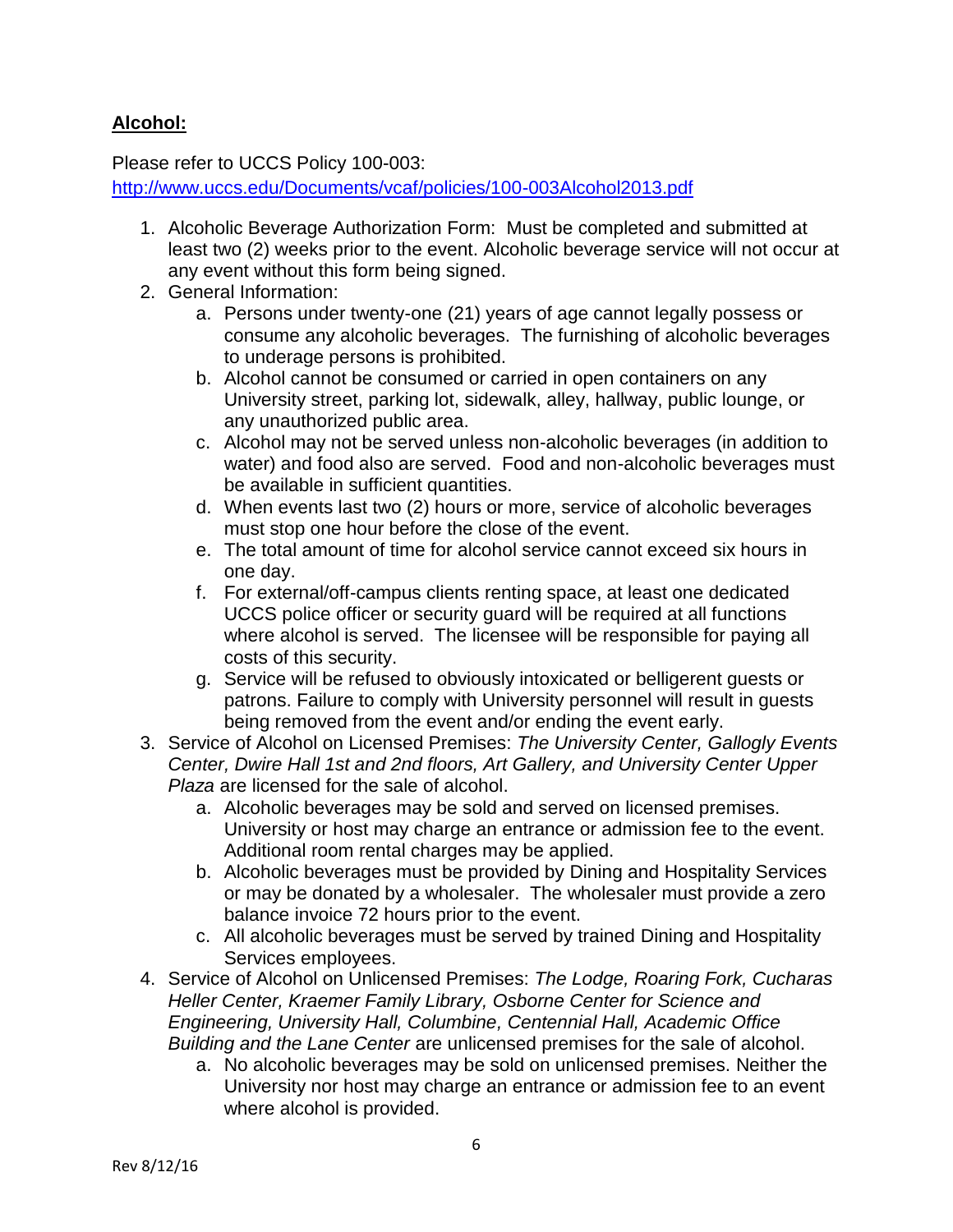- b. Alcoholic beverages may be served on unlicensed premises with prior written authorization, but will not be provided by Dining and Hospitality Services.
- c. All alcoholic beverages must be served by trained Hospitality Services employees.
- d. The amount of alcoholic beverages to be served will be agreed upon by the parties in the Alcoholic Beverage Authorization Form prior to the event's commencement. No additional alcohol may be brought into the event beyond that agreed in writing.

## **Tastings**

A complimentary tasting sample may be provided at Dining and Hospitality Services' discretion for events hosting more than 125 guests. The event planner will work with the client and Executive Chef to determine the tasting food selection. The complimentary tasting is for two people. The additional fee for more than two people is \$15 per person.

#### **Left-over Food:**

Due to health regulations, and for the safety of our guests, food not consumed may not be taken from catered events. All leftover food remains the property of UCCS Catering as per the Department of Public Health. UCCS Catering does not offer to-go containers.

### **Placing your Catering Order and Guest Count**

Catering is available year-round with the exception of the following dates:

- 1. Thanksgiving weekend
- 2. Christmas Eve through New Year's Day (December 24-January 2)
- 3. All major University holidays when the University is closed

Events are generally held during typical meal times: Breakfast: 7am-10am Lunch: 11am-2pm Dinner: 5pm-10pm

- 1. Events beginning before 7am or beginning after 7pm will incur additional staffing charges of \$9 per half hour per service attendant. The client is responsible for establishing accurate delivery and pick-up times for the event, in conjunction with their event planner. Unscheduled return trips due to late meetings, locked facilities or rooms, or other reasons that prevent catering staff from accessing rooms will incur an additional \$25 delivery fee.
- 2. Preliminary menu arrangements are highly recommended and can be submitted up to one year in advance (subject to menu price changes), but must be made at least seven (7) business days in advance (does not include weekends). UCCS Catering may limit services during peak times in order to maintain high levels of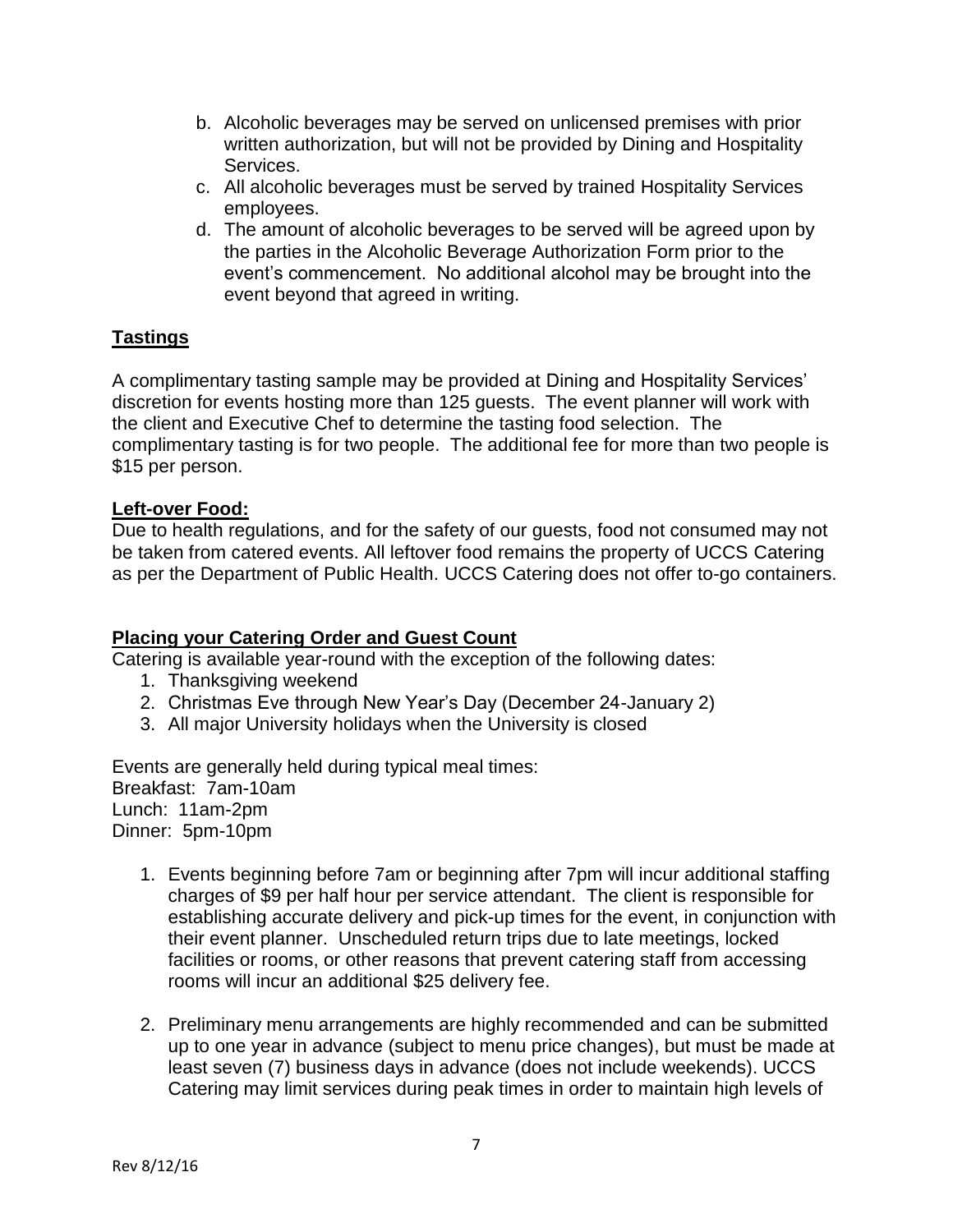service to all parties. Menu prices are subject to change. The total quoted for your specific event will not change unless you make adjustments to the original event plan, food, and/or services within 30 days of your event. This does not include making changes to your final guest count.

- 3. Events that do not reach the \$75 minimum food and beverage order will be subject to one of the following: self-pick-up by the client at Roaring Fork Dining Hall or a \$25 delivery charge. You may also request an exemption if it meets the guidelines.
- 4. To ensure appropriate service preparation, all changes referring to the menu, guest count and event arrangements must be finalized three (3) business days prior to your event (the event day is not included in the calculation). This is an absolute necessity for the success of your event.
- 5. Any decrease in the number of guests made after the guarantee deadline will not reduce the quoted cost of the event. If the number of guests exceeds the guarantee, the client will be charged for the actual number attending. If a final guarantee is not submitted, the original contracted guest count will be used for billing purposes.
- 6. Events are based on a 4-hour duration. This breaks down into one hour each for set-up and breakdown, and two hours for the formal event. Plated meal events are based on a 5-hour duration: 2 hours for set-up, 2 hours for event time and 1 hour clean-up. Changes made by the client that extend the 2 hour event timeframe will incur labor charges of \$9 per half hour, per attendant. Please keep in mind that food preparation is coordinated with the listed serving time and changes to service time can greatly affect food quality.
- 7. All menu prices are based on a single drop-off and breakdown. A replenishment fee of \$25 will be charged for each occurrence to cover transportation and labor costs. The charge is in addition to the cost of any additional food or beverage requested. This service will be provided whenever it does not interfere with other scheduled events.
- 8. If you do not require a service attendant for a small reception served on disposable products there will be a \$25 delivery charge for set-up and clean-up.
- 9. If you are interested in a customized menu for your event your UCCS event planner will work directly with the chefs to help you design a memorable meal. The chefs require a minimum of 3 weeks' notice to plan your event and order food.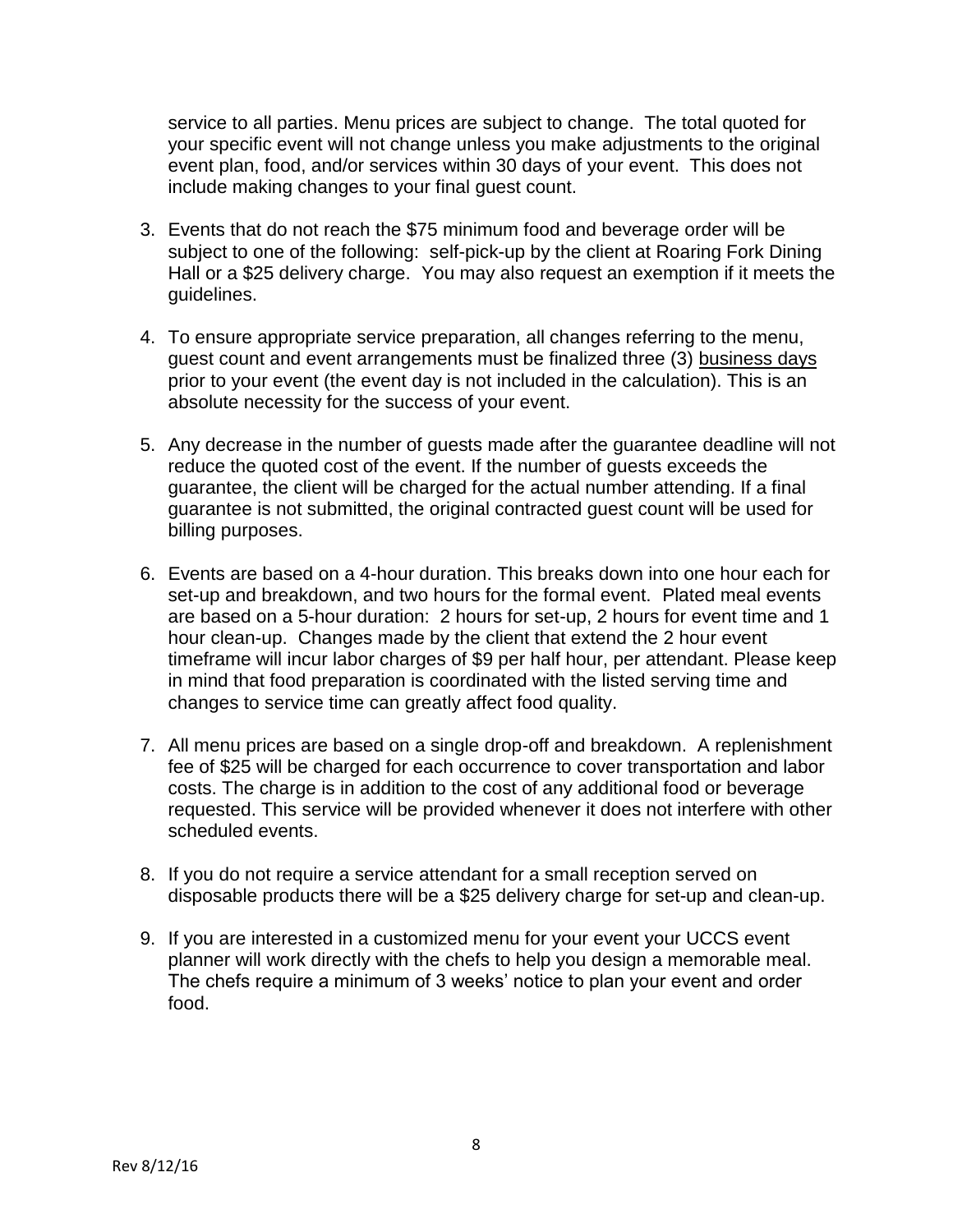### **Pick-Up Orders**

If you are picking up an order from Roaring Fork you will report to the loading dock on the NW side of the building. Walk up the ramp of the loading dock and enter the building. Walk through the double doors. Your order will be on a cart with your order form attached. Please make sure you pick up the correct order. If you cannot find your order please call Event Services at 255-3664. If it is after-hours please call the UC Info Desk at 255-3450.

### **Suggested Food and Beverage Appetizer Quantities: With Dinner: 4-8 hors d'oeuvres per guest, 2-3 drinks per guest Hors d'oeuvres ONLY: 8-12 hors d'oeuvres per guest, 2-3 drinks per guest**

#### **Late Orders:**

DHS strives to accommodate all orders; however, a late order decreases our ability to provide adequate service and supplies. Our desire is to give each client quality service, and in turn this may mean declining business based on high booking volume. Events placed less than 7 business days out will be assessed a late booking fee equal to 20% of the total order with a minimum of \$25. There may also be additional charges for procuring food and scheduling staff based on the complexity and timing of the event. Some menu items may not be available on short notice.

#### **Cancellations:**

General: Events or menu items cancelled or changed after booking may be subject to charges based on what cannot be absorbed into ordinary production. Cancellations must be received 5 business days in advance.

Weather-Related: On days with extreme weather conditions that may result in campus closures, catering or event staff will contact you with a deadline cancellation time. UCCS Catering reserves the right to modify service. Orders cancelled within the designated time frame will incur no charges (deposits will be refunded or held for a future event). Events cancelled due to extreme inclement weather resulting in an official University closing will not incur any fees. For events cancelled due to inclement weather without an official University closing, the customer will be responsible for any special orders and costs that cannot be absorbed into normal production.

### **Deposit**

No deposit is required for on campus departments or registered student clubs, as long as a speedtype has been provided to UCCS Catering when placing the order.

For external/off-campus clients, 50% of the total amount of estimated catering and room charges are due at the time the contract is delivered, and 10% administrative service